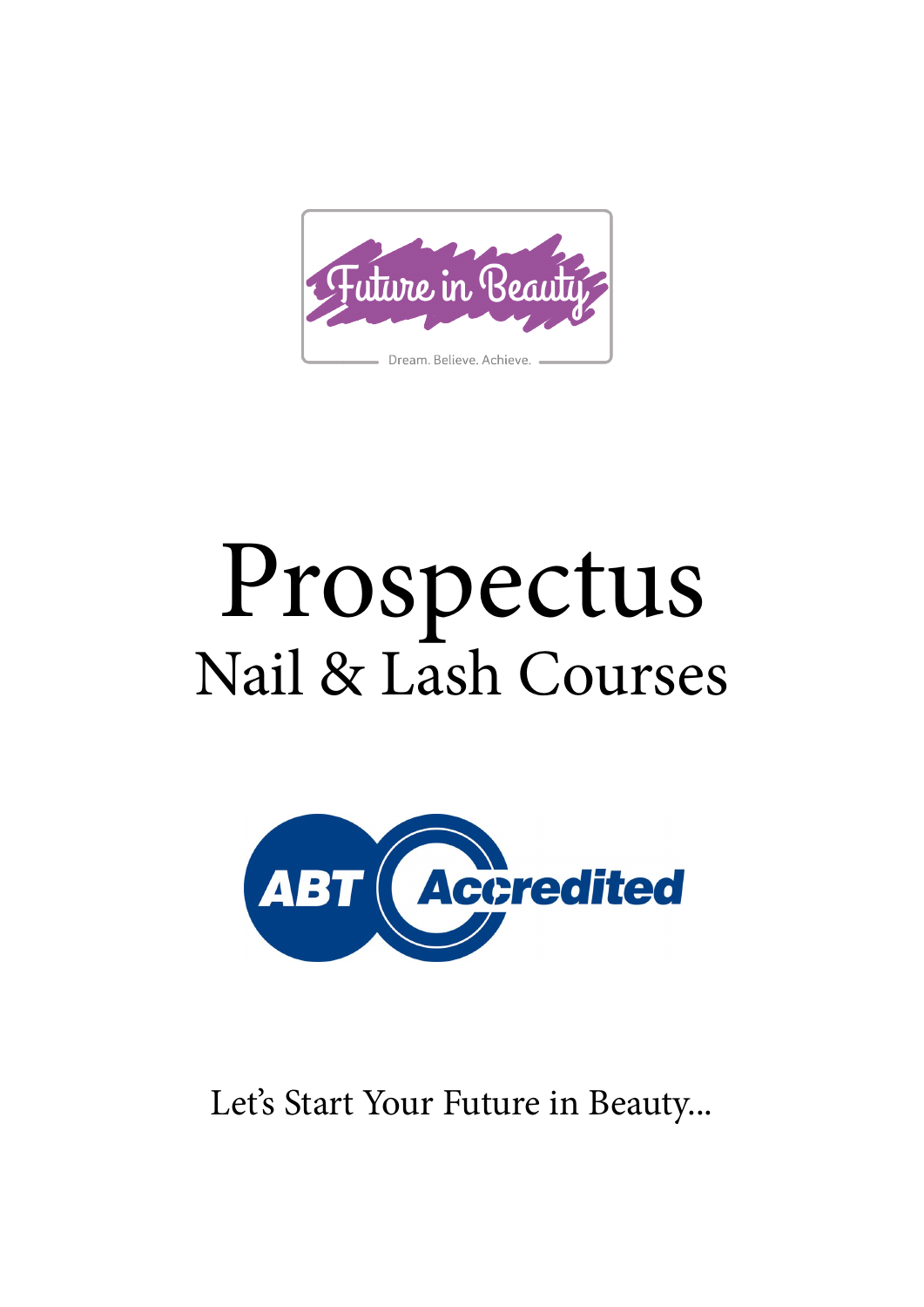### Where Are We Based?

We are a national training centre that covers the main regions in the UK, but we are always opening to starting a training centre near you. Simply let us know and we will do the necessary research.

Please find a full list of venues on this webpage:



www.Futureinbeauty.com/where-are-we/



### Who Are We Accredited By?

We are proud to work with Associated Beauty Therapists, who accredit our courses because they recognise the standard of training that we offer.



ABT will provide you insurance to cover your new venture, although you can speak to any major insurer who will be happy to cover you.



### Training With Us...

We are a professional yet approachable training centre, offering the very best in nail courses.

Our students always come first, quality service is at the very core of our values. Our team of qualified trainers will ensure you benefit from the best accredited courses the beauty industry has to offer.

We are here to help at any stage in your journey so feel free to get in touch.

### How Can I Book a Course?

Booking couldn't be simpler.

You can either ring us if you have any pre booking questions or simply enter your details into our online booking form.

Here are the easiest ways of getting there:



www.FutureinBeauty.com/book-my-course/



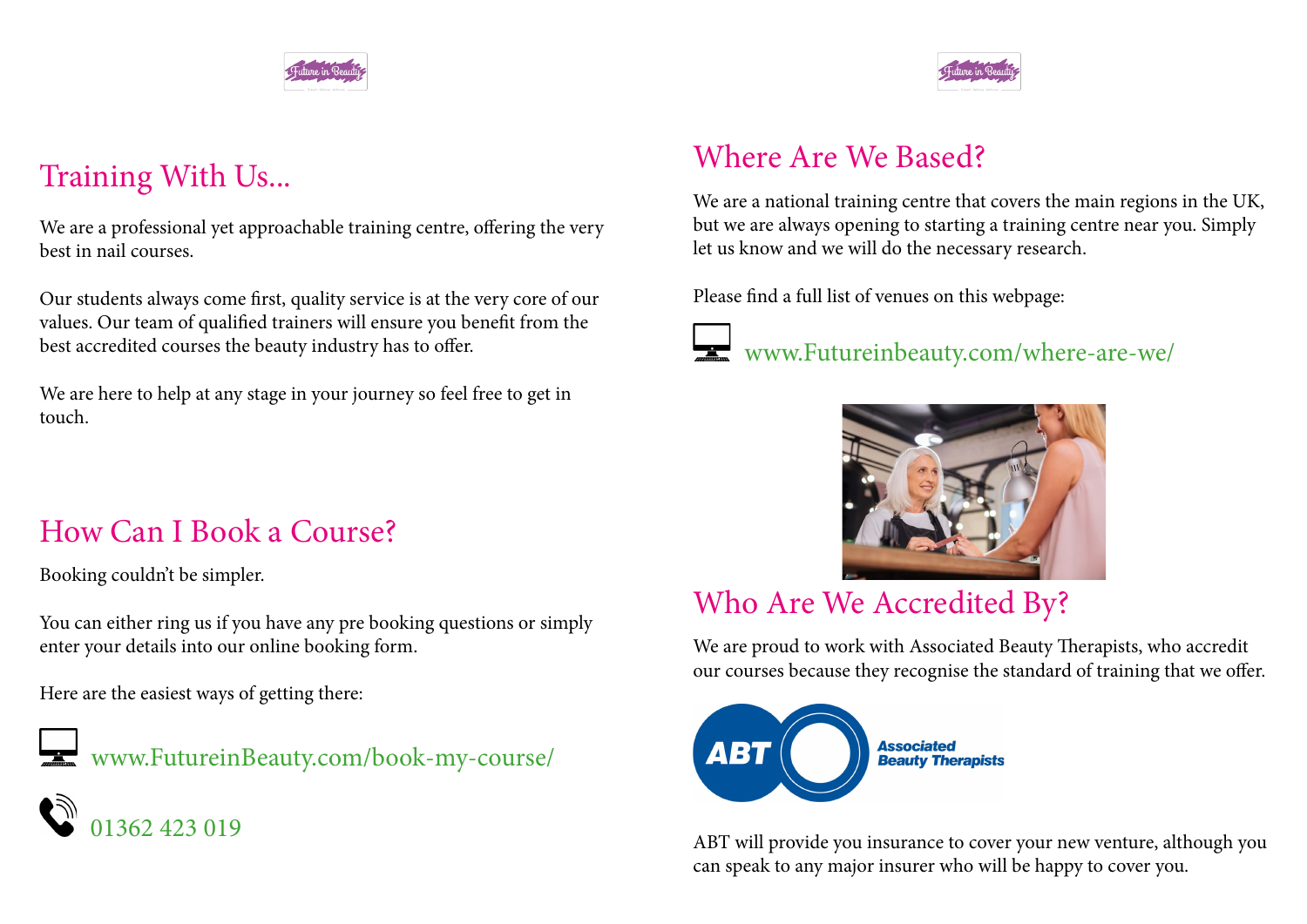

### The Courses We Offer...

Here at Future in Beauty we pride ourselves on our training, and we are driven by the prospect of giving people a new lease of life and skill to earn from.

All of our courses come with an accredited Diploma, which means we guarantee you can gain insurance in order to start your new chapter in the beauty industry.

Here are the training Courses we offer (see overleaf for course breakdown):

Complete Nail Technician Course

- 7 NAIL COURSES IN 1
- FAST TRACK ACCREDITED DIPLOMA
- EASILY INSURED
- ALL SKILL LEVELS WELCOME
- **LIFETIME TRAINER SUPPORT**

Essential Nail Technician Course

Manicure Course

Pedicure Course

Gel Extensions Course

Acrylic Extensions Course

Gel Polish Course

Nail Sculpting Course

COURSE DURATION 3 Day Practical Course

Electronic File Course

**O** COURSE TIME 9am – 6.30pm





Classic Individual Lashes



### Complete Nail Technician Course

The course that turns dreams into extra pocket money…

You receive top nail training with gifted trainers across seven nail systems in one course, giving you all the necessary skills to call yourself a professional nail technician.

 COURSE BREAKDOWN Day 1: Manicure / Pedicure Day 2: Gel Extensions / Gel Polish / Basic Nail Art Day 3: Acrylic Extensions / Sculpting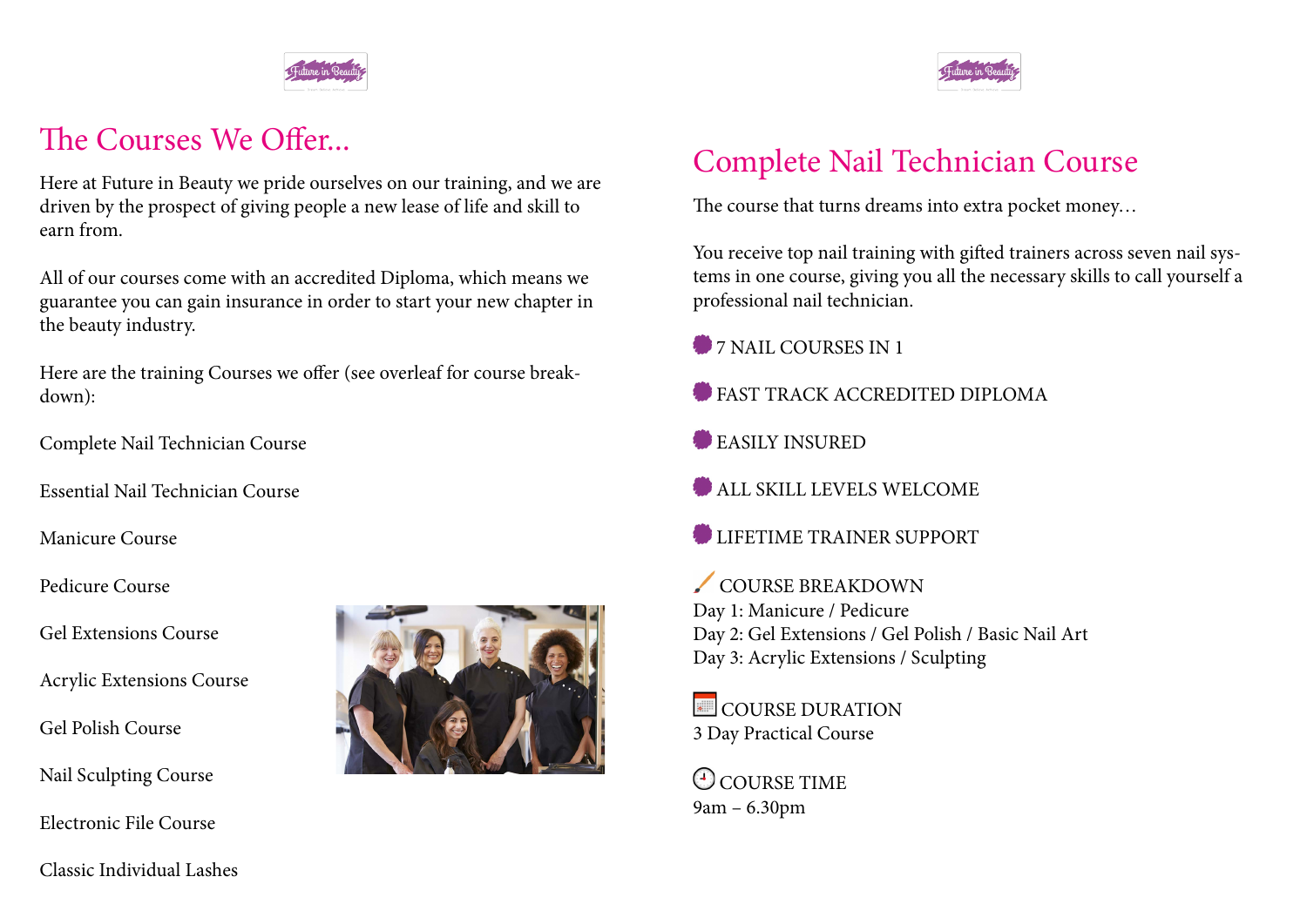



### Essential Nail Technician Course

You receive top nail training with gifted trainers across three nail systems in one course, giving you all the necessary skills to call yourself a professional nail technician.

- 3 NAIL COURSES IN 1
- FAST TRACK ACCREDITED DIPLOMA
- EASILY INSURED
- ALL SKILL LEVELS WELCOME
- LIFETIME TRAINER SUPPORT

Student Technique Practice Q&A Session

COURSE TIME 9am – 3pm

 COURSE BREAKDOWN COURSE CONTENT Day 1: Manicure Anatomy & Physiology Day 2: Gel Nail Extensions Health & Safety Day 3: Acrylic Nail Extensions Contra-Actions & Indications

COURSE DURATION Demo Of Techniques<br>
3 Day Practical Course Student Technique Pr

COURSE BREAKDOWN Anatomy & Physiology Health & Safety Benefits Of Manicure Contra-Actions & Indications Massage Demo Of Techniques Student Technique Practice Q&A Session

**EXECUTE COURSE DURATION** 1 Day Practical Course

O COURSE TIME 9am – 3pm



Benefits Of All Techniques



### Manicure Course

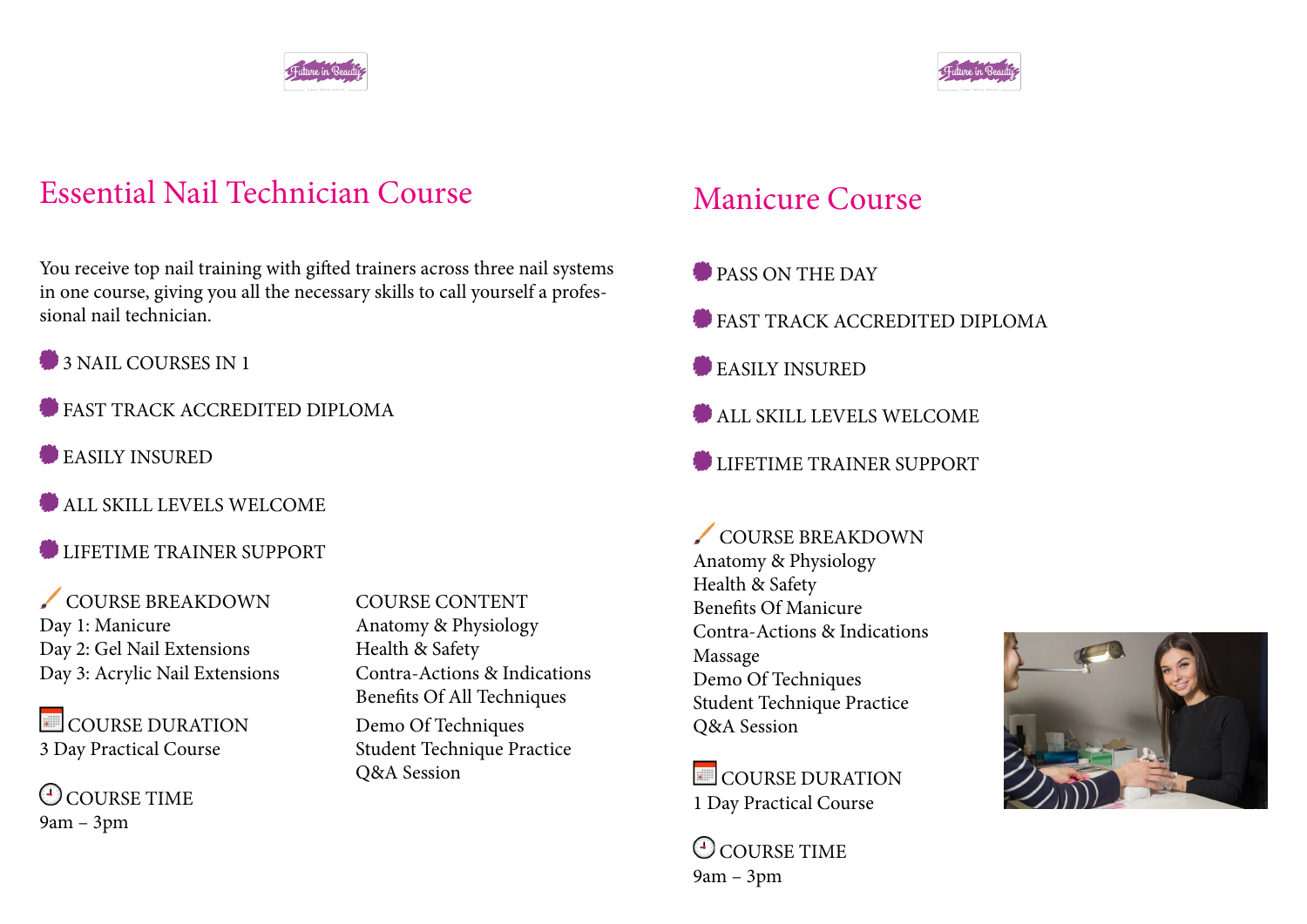

### Pedicure Course

- PASS ON THE DAY
- FAST TRACK ACCREDITED DIPLOMA
- EASILY INSURED
- ALL SKILL LEVELS WELCOME
- LIFETIME TRAINER SUPPORT

COURSE BREAKDOWN Anatomy & Physiology Health & Safety Benefits Of Manicure Contra-Actions & Indications Massage Demo Of Techniques Student Technique Practice Q&A Session

**COURSE DURATION** 1 Day Practical Course

**O** COURSE TIME 3.30pm - 6.30pm

COURSE BREAKDOWN Anatomy & Physiology Health & Safety Benefits Of Acrylic Extensions Contra-Actions & Indications Demo Of Techniques Student Technique Practice Q&A Session

**EDURATION** 1 Day Practical Course

COURSE TIME 9am - 3pm







### Acrylic Extensions Course

- **PASS ON THE DAY**
- FAST TRACK ACCREDITED DIPLOMA
- EASILY INSURED
- **MANI CERTIFICATE REQUIRED**
- **LIFETIME TRAINER SUPPORT**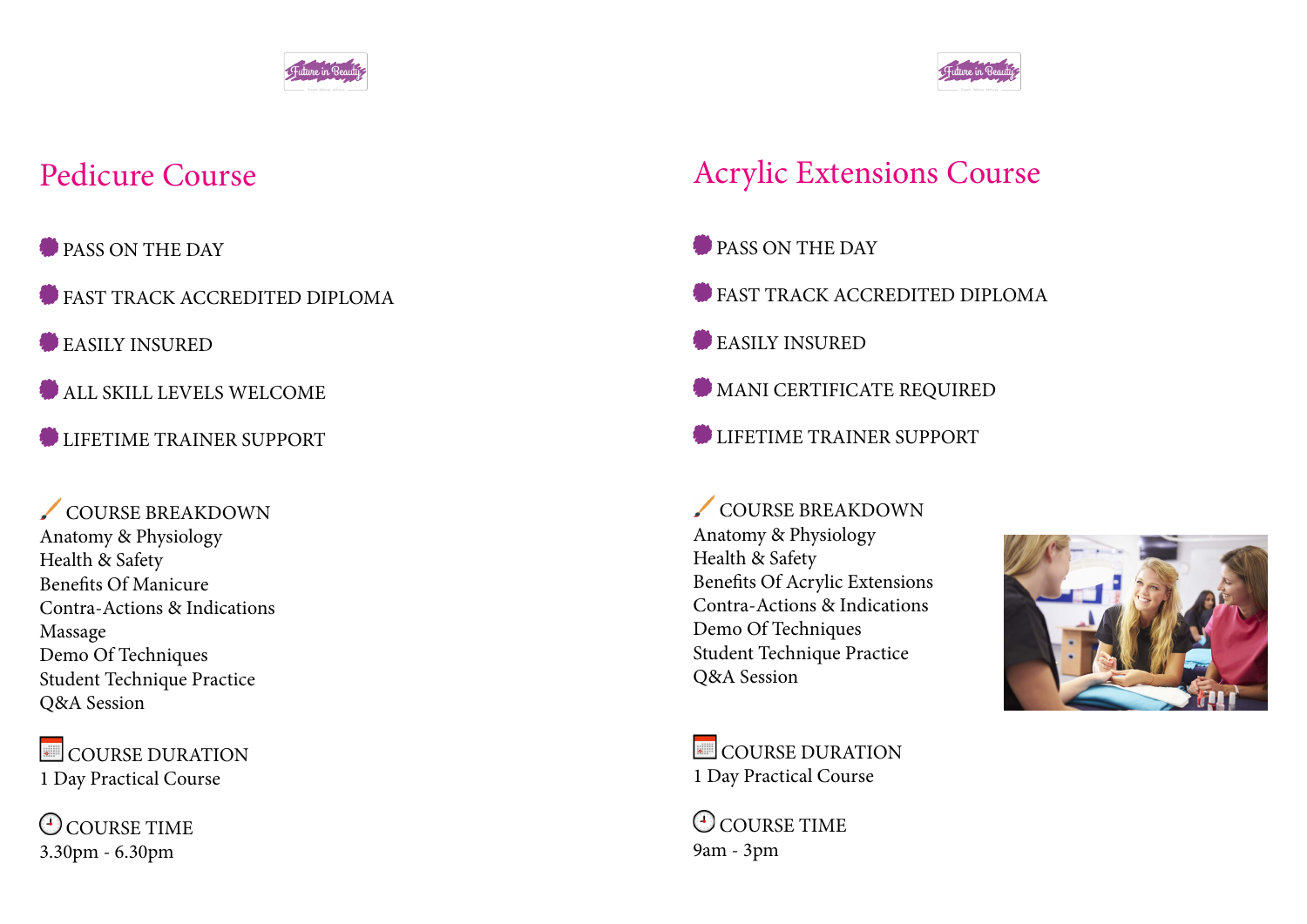

### Gel Extensions Course

- PASS ON THE DAY
- FAST TRACK ACCREDITED DIPLOMA
- EASILY INSURED
- **MANI CERTIFICATE REQUIRED**
- LIFETIME TRAINER SUPPORT

COURSE BREAKDOWN Anatomy & Physiology Health & Safety Benefits Of Acrylic Extensions Contra-Actions & Indications Demo Of Techniques Student Technique Practice Q&A Session

**E** COURSE DURATION 1 Day Practical Course

COURSE TIME 9am - 3pm

- PASS ON THE DAY
- FAST TRACK ACCREDITED DIPLOMA
- **EASILY INSURED**
- **MANI CERTIFICATE REQUIRED**
- LIFETIME TRAINER SUPPORT

COURSE BREAKDOWN Anatomy & Physiology Health & Safety Benefits Of Gel Polish Contra-Actions & Indications Demo Of Techniques Student Technique Practice Q&A Session

**COURSE DURATION** 1 Day Practical Course

**COURSE TIME** 3.30pm - 6.30pm







### Gel Polish Course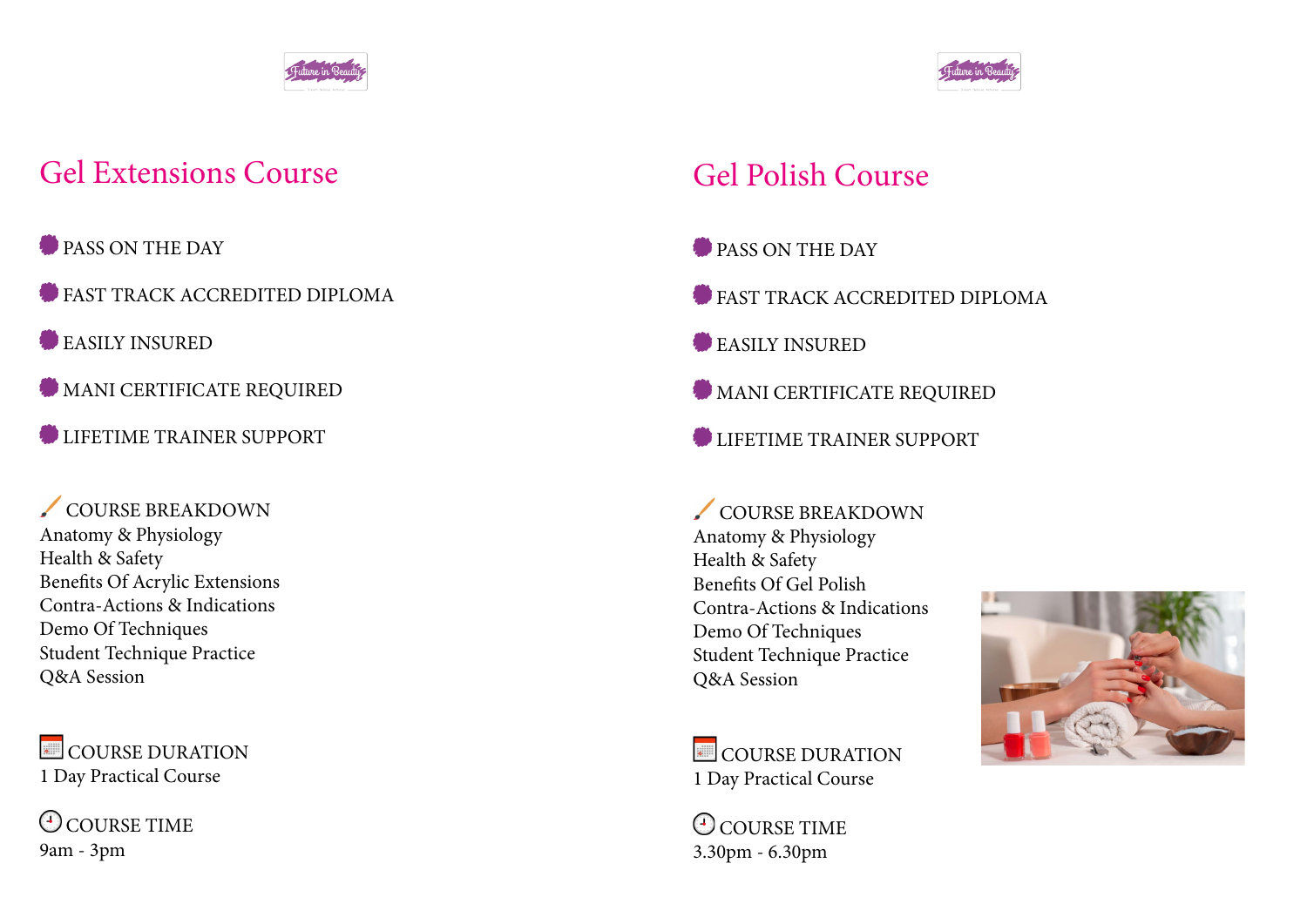

### Nail Sculpting Course

- PASS ON THE DAY
- FAST TRACK ACCREDITED DIPLOMA
- EASILY INSURED
- **MANI & ACRYLIC CERTS REQUIRED**
- LIFETIME TRAINER SUPPORT

COURSE BREAKDOWN Anatomy & Physiology Health & Safety Benefits Of Nail Sculpting Contra-Actions & Indications Demo Of Techniques Student Technique Practice Q&A Session

**COURSE DURATION** 1 Day Practical Course

COURSE TIME 3.30pm - 6.30pm

- PASS ON THE DAY
- FAST TRACK ACCREDITED DIPLOMA
- **EASILY INSURED**
- NAIL TECH EXPERIENCE REQUIRED
- LIFETIME TRAINER SUPPORT

COURSE BREAKDOWN Anatomy & Physiology Health & Safety Benefits Of Electronic File Contra-Actions & Indications Demo Of Techniques Student Technique Practice Removals/Finishing/Debulking/Refining/Backfills Q&A Session

**COURSE DURATION** 1 Day Practical Course

### Electronic File (EFile) Course

**COURSE TIME** 9am - 3pm



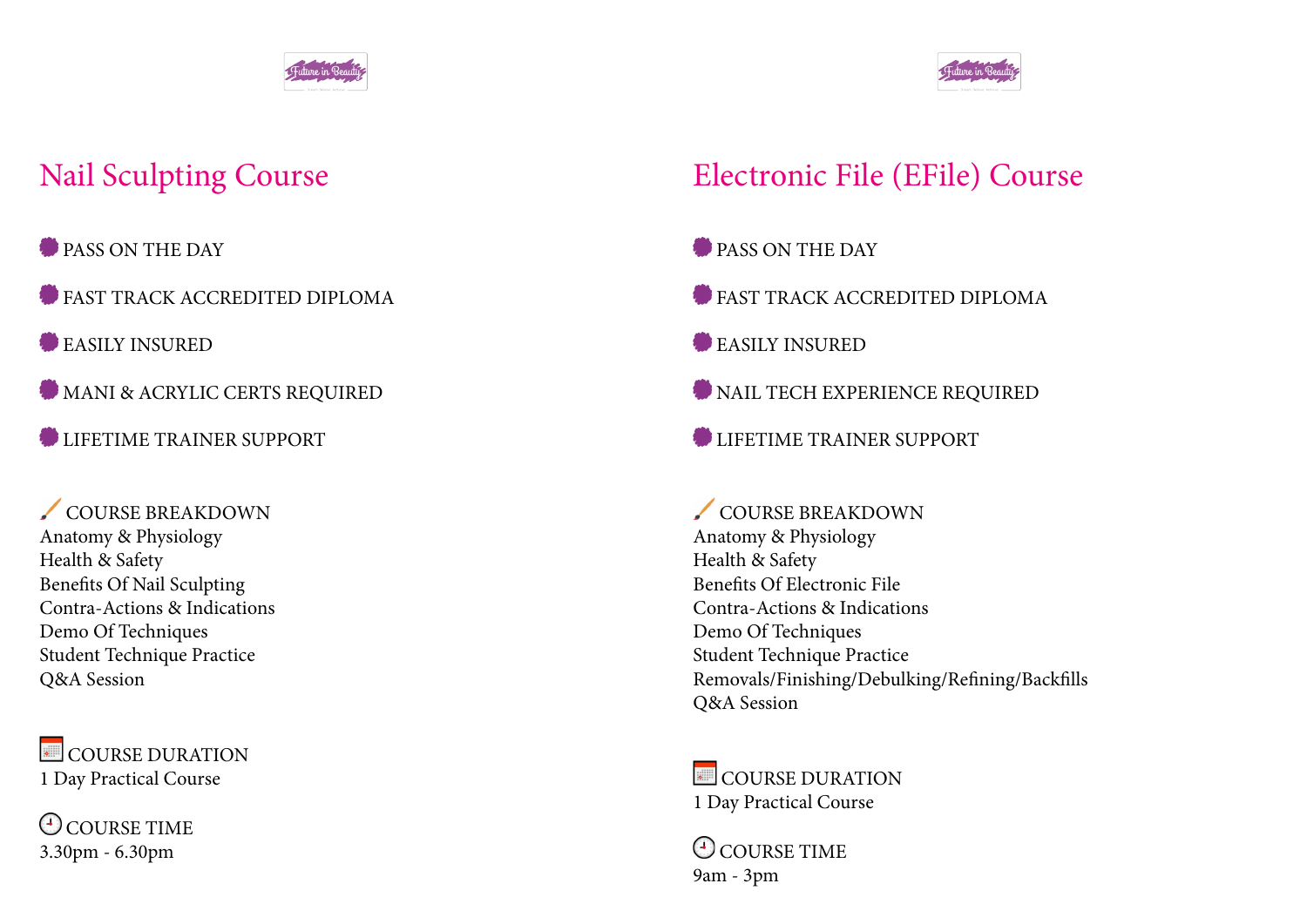# How Will this Course Benefit You?

All of our courses give you excellent access to the beauty industry. Your future in beauty starts here.

When you are working as your own boss, you are free to work when and how you wish to.

Alternatively, you may choose to work in a salon, where you'll gain solid experience in this fast paced industry.

- PASS ON THE DAY
- FAST TRACK ACCREDITED DIPLOMA
- EASILY INSURED
- NO KIT NEEDED
- LIFETIME TRAINER SUPPORT

On completion of your Future in Beauty course, you will obtain an accredited Diploma. You're then well on your way to an exciting new future in beauty.

# What Will You Get Out of Your Course?

### COURSE BREAKDOWN Anatomy & Physiology Health & Safety Benefits Of Classic Lashes Contra-Actions & Indications Demo Of Techniques Student Practice (Practice Heads Used) Q&A Session

Once you've completed your course and you've been awarded your Diploma certificate, you will be ready to start working within the beauty industry.

**EDURATION** 1 Day Practical Course 1 Case Study Required (images of lashes on model after course)

**COURSE TIME** 9am - 3pm

You will have the insurance and qualifications you require to take you forward and achieve your career goals.









### Classic Individual Lashes